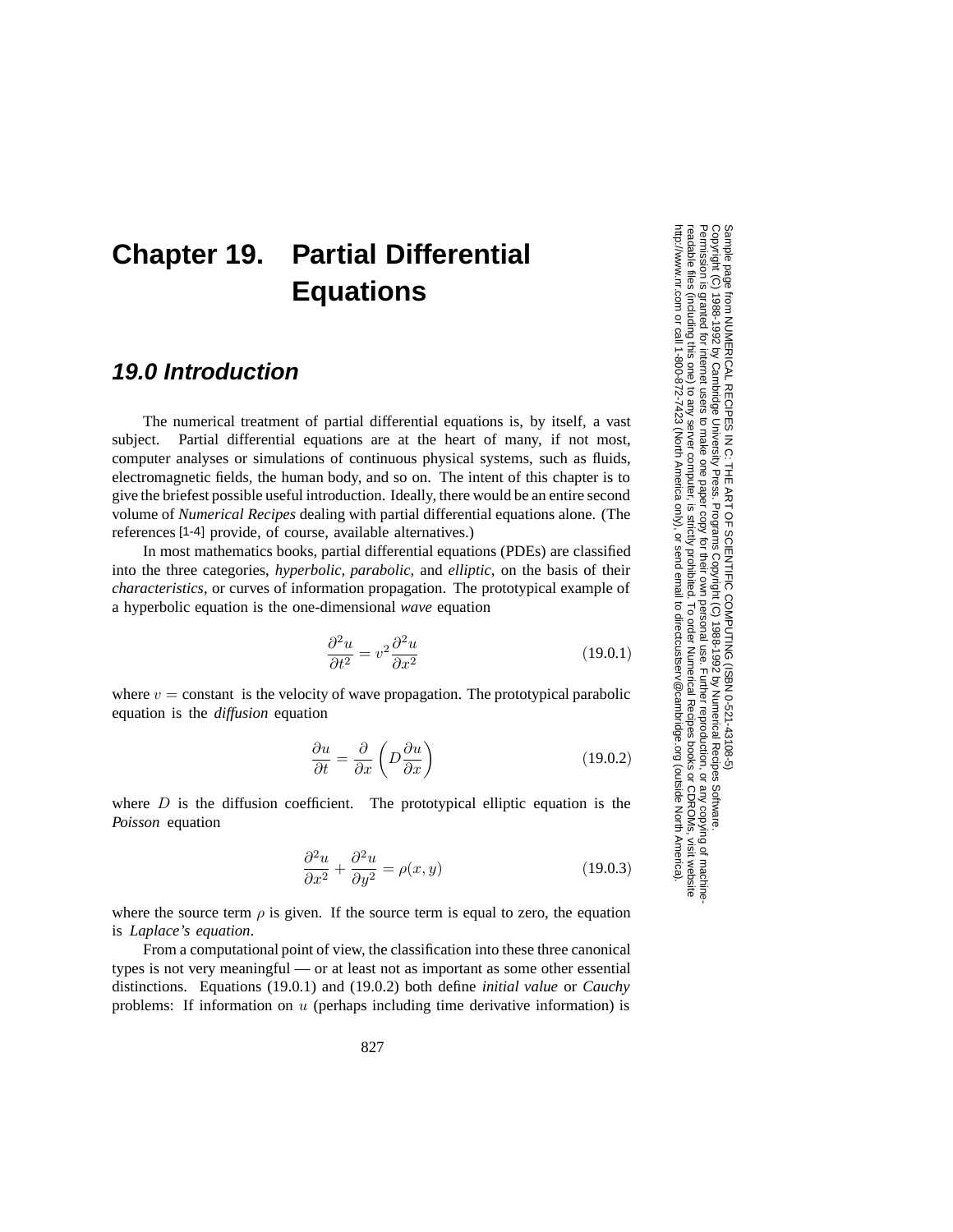

Figure 19.0.1. Initial value problem (a) and boundary value problem (b) are contrasted. In (a) initial values are given on one "time slice," and it is desired to advance the solution in time, computing successive rows of open dots in the direction shown by the arrows. Boundary conditions at the left and right edges of each row (⊗) must also be supplied, but only one row at a time. Only one, or a few, previous rows need be maintained in memory. In (b), boundary values are specified around the edge of a grid, and an iterative process is employed to find the values of all the internal points (open circles). All grid points must be maintained in memory.

 $\circ$ 

 $\bigcirc$ 

 $\circ$ 

(b)

given at some initial time  $t_0$  for all x, then the equations describe how  $u(x, t)$ propagates itself forward in time. In other words, equations (19.0.1) and (19.0.2) describe time evolution. The goal of a numerical code should be to track that time evolution with some desired accuracy.

By contrast, equation (19.0.3) directs us to find a single "static" function  $u(x, y)$ which satisfies the equation within some  $(x, y)$  region of interest, and which — one must also specify — has some desired behavior on the boundary of the region of interest. These problems are called *boundary value problems*. In general it is not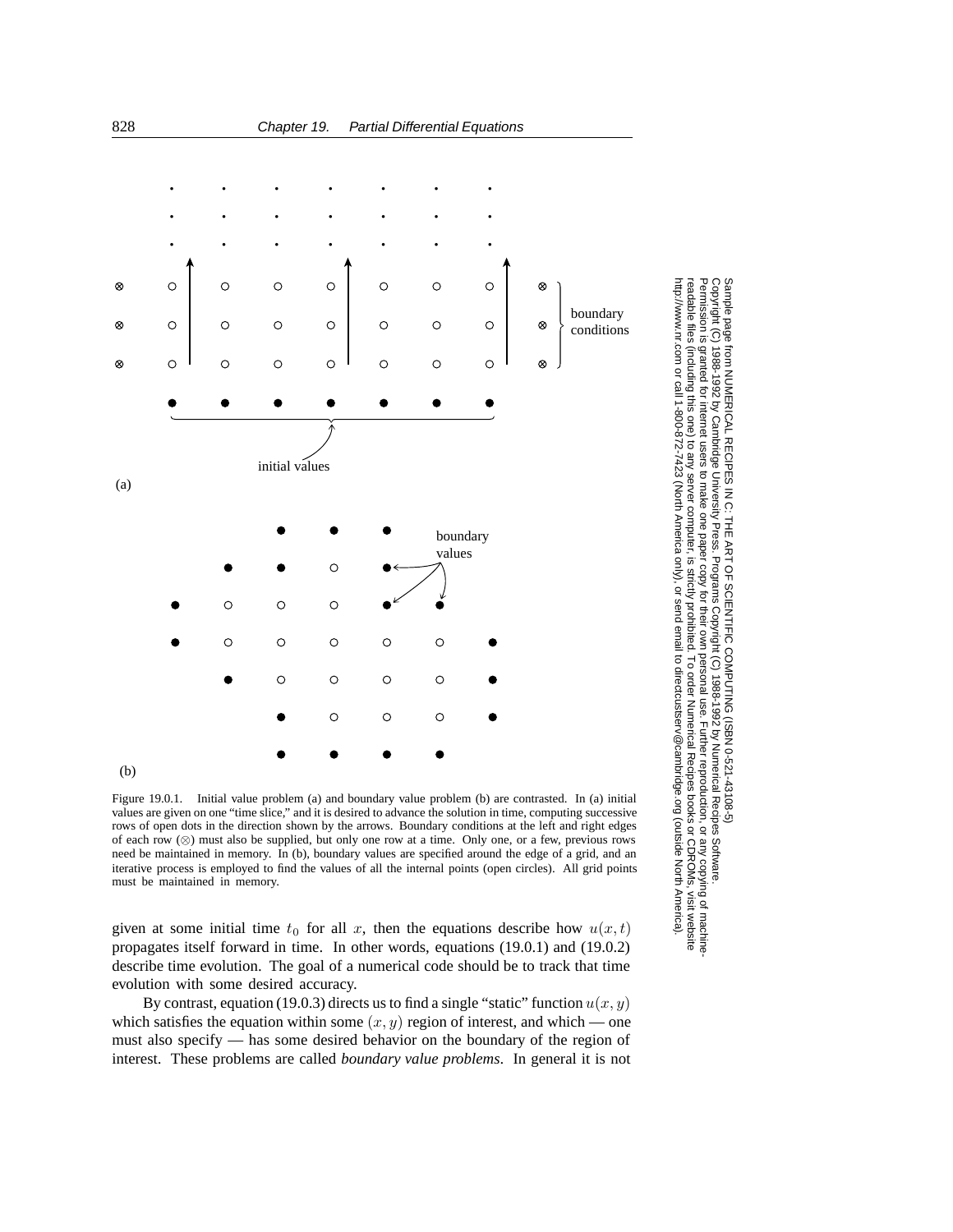possible stably to just "integrate in from the boundary" in the same sense that an initial value problem can be "integrated forward in time." Therefore, the goal of a numerical code is somehow to converge on the correct solution everywhere at once.

This, then, is the most important classification from a computational point of view: Is the problem at hand an *initial value* (time evolution) problem? or is it a *boundary value* (static solution) problem? Figure 19.0.1 emphasizes the distinction. Notice that while the italicized terminology is standard, the terminology in parentheses is a much better description of the dichotomy from a computational perspective. The subclassification of initial value problems into parabolic and hyperbolic is much less important because (i) many actual problems are of a mixed type, and (ii) as we will see, most hyperbolic problems get parabolic pieces mixed into them by the time one is discussing practical computational schemes.

### **Initial Value Problems**

An initial value problem is defined by answers to the following questions:

- What are the dependent variables to be propagated forward in time?
- What is the evolution equation for each variable? Usually the evolution equations will all be coupled, with more than one dependent variable appearing on the right-hand side of each equation.
- What is the highest time derivative that occurs in each variable's evolution equation? If possible, this time derivative should be put alone on the equation's left-hand side. Not only the value of a variable, but also the value of all its time derivatives — up to the highest one — must be specified to define the evolution.
- What special equations (boundary conditions) govern the evolution in time of points on the boundary of the spatial region of interest? Examples: *Dirichlet conditions*specify the values of the boundary points as a function of time; *Neumann conditions*specify the values of the normal gradients on the boundary; *outgoing-wave boundary conditions* are just what they say.

Sections 19.1–19.3 of this chapter deal with initial value problems of several different forms. We make no pretence of completeness, but rather hope to convey a certain amount of generalizable information through a few carefully chosen model examples. These examples will illustrate an important point: One's principal *computational* concern must be the *stability* of the algorithm. Many reasonablelooking algorithms for initial value problems just don't work — they are numerically unstable.

#### **Boundary Value Problems**

The questions that define a boundary value problem are:

- What are the variables?
- What equations are satisfied in the interior of the region of interest?
- What equations are satisfied by points on the boundary of the region of interest? (Here Dirichlet and Neumann conditions are possible choices for elliptic second-order equations, but more complicated boundary conditions can also be encountered.)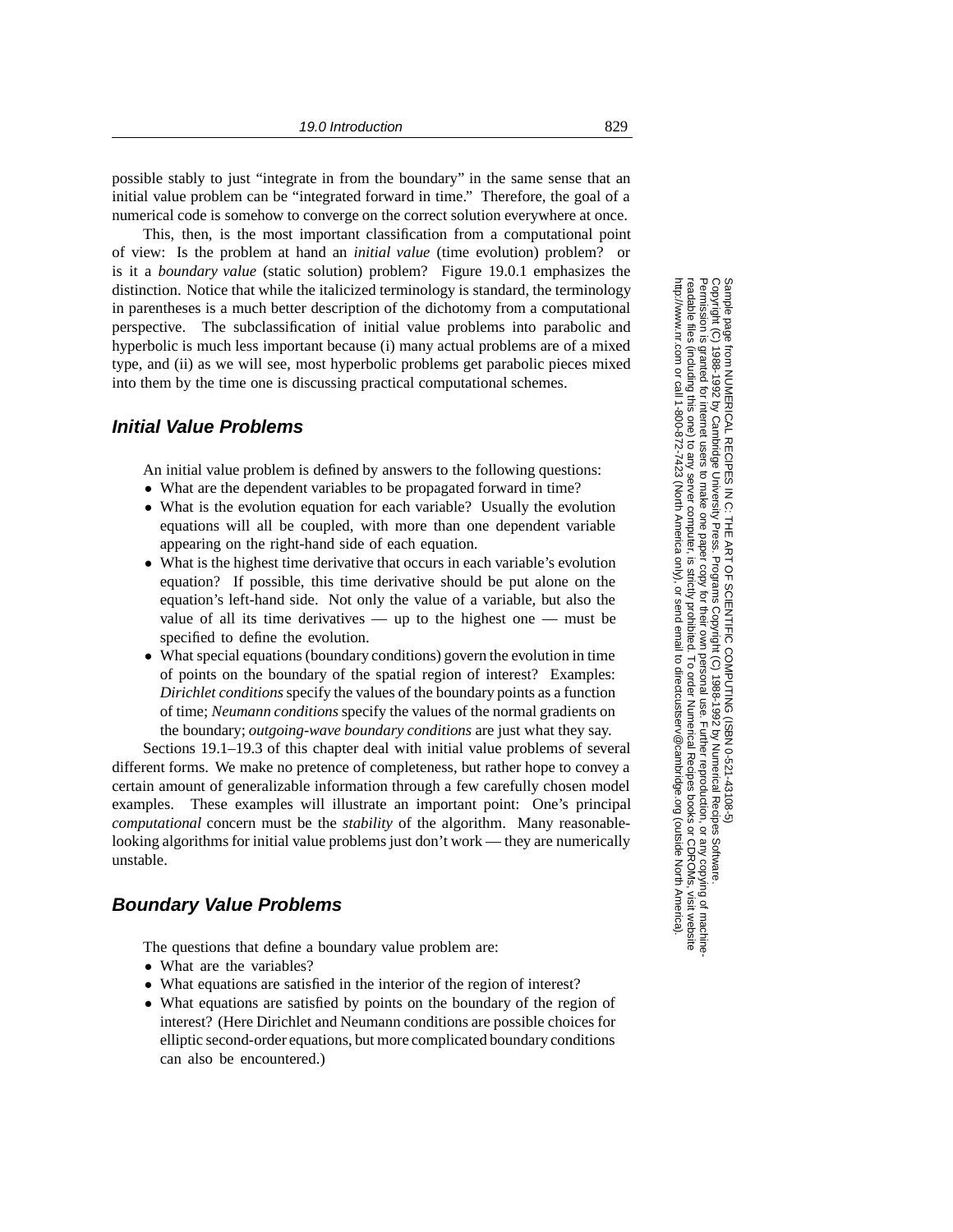In contrast to initial value problems, stability is relatively easy to achieve for boundary value problems. Thus, the *efficiency* of the algorithms, both in computational load and storage requirements, becomes the principal concern.

Because all the conditions on a boundary value problem must be satisfied "simultaneously," these problems usually boil down, at least conceptually, to the solution of large numbers of simultaneous algebraic equations. When such equations are nonlinear, they are usually solved by linearization and iteration; so without much loss of generality we can view the problem as being the solution of special, large linear sets of equations.

As an example, one which we will refer to in §§19.4–19.6 as our "model problem," let us consider the solution of equation (19.0.3) by the *finite-difference method*. We represent the function  $u(x, y)$  by its values at the discrete set of points

$$
x_j = x_0 + j\Delta, \qquad j = 0, 1, ..., J
$$
  
\n
$$
y_l = y_0 + l\Delta, \qquad l = 0, 1, ..., L
$$
\n(19.0.4)

where  $\Delta$  is the *grid spacing*. From now on, we will write  $u_{j,l}$  for  $u(x_j, y_l)$ , and  $\rho_{j,l}$  for  $\rho(x_j, y_l)$ . For (19.0.3) we substitute a finite-difference representation (see Figure 19.0.2),

$$
\frac{u_{j+1,l} - 2u_{j,l} + u_{j-1,l}}{\Delta^2} + \frac{u_{j,l+1} - 2u_{j,l} + u_{j,l-1}}{\Delta^2} = \rho_{j,l}
$$
(19.0.5)

or equivalently

$$
u_{j+1,l} + u_{j-1,l} + u_{j,l+1} + u_{j,l-1} - 4u_{j,l} = \Delta^2 \rho_{j,l}
$$
\n(19.0.6)

To write this system of linear equations in matrix form we need to make a vector out of  $u$ . Let us number the two dimensions of grid points in a single one-dimensional sequence by defining

$$
i \equiv j(L+1) + l
$$
 for  $j = 0, 1, ..., J,$   $l = 0, 1, ..., L$  (19.0.7)

In other words, i increases most rapidly along the columns representing  $y$  values. Equation (19.0.6) now becomes

$$
u_{i+L+1} + u_{i-(L+1)} + u_{i+1} + u_{i-1} - 4u_i = \Delta^2 \rho_i \tag{19.0.8}
$$

This equation holds only at the interior points  $j = 1, 2, ..., J - 1; l = 1, 2, ...,$  $L-1$ .

The points where

$$
j = 0 \qquad [i.e., i = 0, ..., L]
$$
  
\n
$$
j = J \qquad [i.e., i = J(L + 1), ..., J(L + 1) + L]
$$
  
\n
$$
l = 0 \qquad [i.e., i = 0, L + 1, ..., J(L + 1)]
$$
  
\n
$$
l = L \qquad [i.e., i = L, L + 1 + L, ..., J(L + 1) + L]
$$
\n(19.0.9)

Sample page t<br>Copyright (C)<br>Permission is g Copyright (C) 1988-1992 by Cambridge University Press.Sample page from NUMERICAL RECIPES IN C: THE ART OF SCIENTIFIC COMPUTING (ISBN 0-521-43108-5) http://www.nr.com or call 1-800-872-7423 (North America only),readable files (including this one) to any serverPermission is granted for internet users to make one paper copy for their own personal use. Further reproduction, or any copyin from NUMERICAL RECIPES IN C. THE ART OF SCIENTIFIC COMPUTING (ISBN 0-521-43108-5)<br>1988-1992 by Cambridge University Press. Programs Copyright (C) 1989-1992 by Numnerical Recipes Software computer, is strictly prohibited. To order Numerical Recipes booksPrograms Copyright (C) 1988-1992 by Numerical Recipes Software. or send email to directcustserv@cambridge.org (outside North America). or CDROMs, visit website g of machine-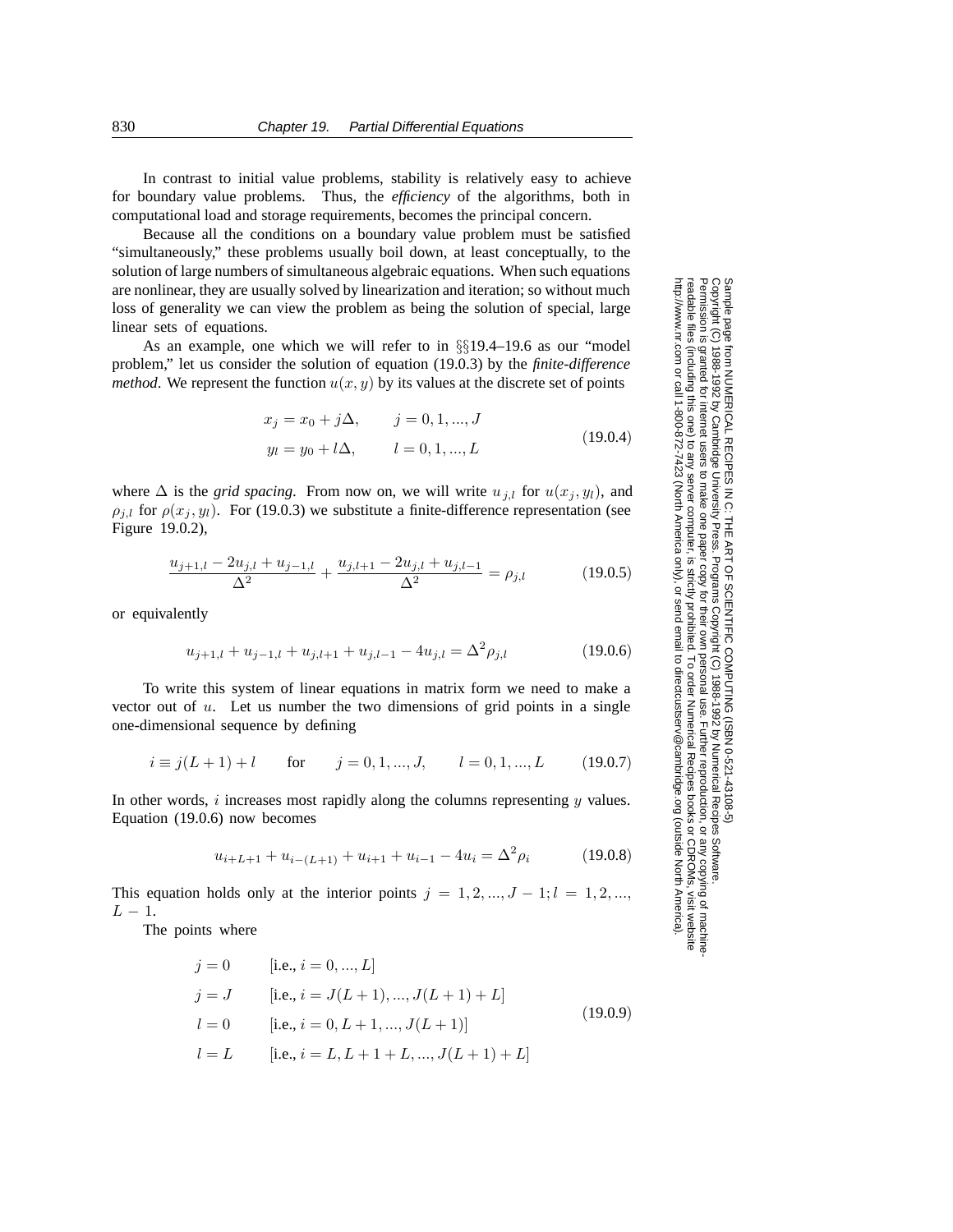

Figure 19.0.2. Finite-difference representation of a second-order elliptic equation on a two-dimensional grid. The second derivatives at the point *A* are evaluated using the points to which *A* is shown connected. The second derivatives at point *B* are evaluated using the connected points and also using "right-hand side" boundary information, shown schematically as  $\otimes$ .

are boundary points where either  $u$  or its derivative has been specified. If we pull all this "known" information over to the right-hand side of equation (19.0.8), then the equation takes the form

$$
\mathbf{A} \cdot \mathbf{u} = \mathbf{b} \tag{19.0.10}
$$

where **A** has the form shown in Figure 19.0.3. The matrix **A** is called "tridiagonal with fringes." A general linear second-order elliptic equation

$$
a(x,y)\frac{\partial^2 u}{\partial x^2} + b(x,y)\frac{\partial u}{\partial x} + c(x,y)\frac{\partial^2 u}{\partial y^2} + d(x,y)\frac{\partial u}{\partial y} + e(x,y)\frac{\partial^2 u}{\partial x \partial y} + f(x,y)u = g(x,y)
$$
\n(19.0.11)

will lead to a matrix of similar structure except that the nonzero entries will not be constants.

As a rough classification, there are three different approaches to the solution of equation (19.0.10), not all applicable in all cases: relaxation methods, "rapid" methods (e.g., Fourier methods), and direct matrix methods.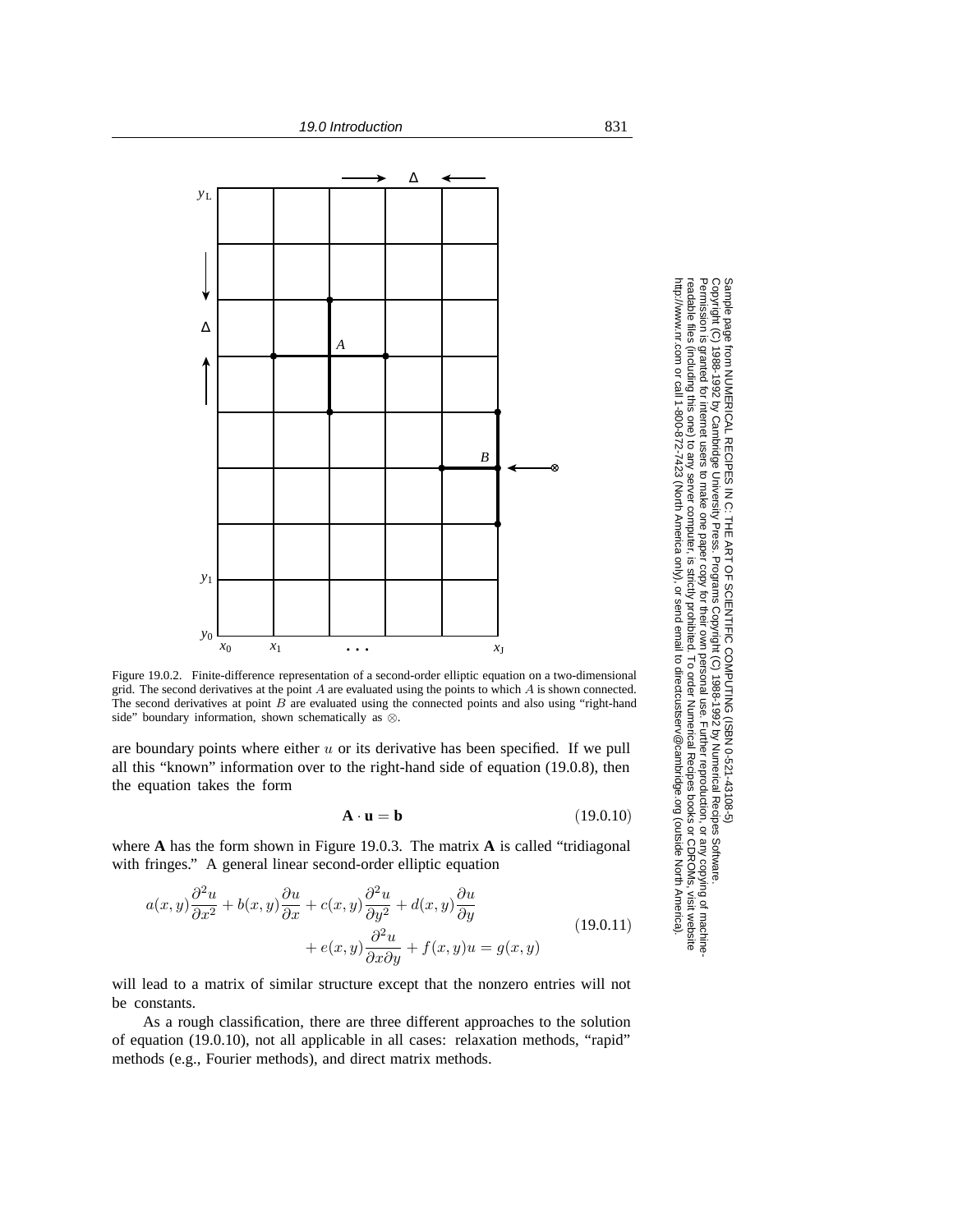

Figure 19.0.3. Matrix structure derived from a second-order elliptic equation (here equation 19.0.6). All elements not shown are zero. The matrix has diagonal blocks that are themselves tridiagonal, and suband super-diagonal blocks that are diagonal. This form is called "tridiagonal with fringes." A matrix this sparse would never be stored in its full form as shown here.

Relaxation methods make immediate use of the structure of the sparse matrix **A**. The matrix is split into two parts

$$
\mathbf{A} = \mathbf{E} - \mathbf{F} \tag{19.0.12}
$$

where **E** is easily invertible and **F** is the remainder. Then (19.0.10) becomes

$$
\mathbf{E} \cdot \mathbf{u} = \mathbf{F} \cdot \mathbf{u} + \mathbf{b} \tag{19.0.13}
$$

The relaxation method involves choosing an initial guess  $\mathbf{u}^{(0)}$  and then solving successively for iterates  $\mathbf{u}^{(r)}$  from

$$
\mathbf{E} \cdot \mathbf{u}^{(r)} = \mathbf{F} \cdot \mathbf{u}^{(r-1)} + \mathbf{b} \tag{19.0.14}
$$

Since **E** is chosen to be easily invertible, each iteration is fast. We will discuss relaxation methods in some detail in §19.5 and §19.6.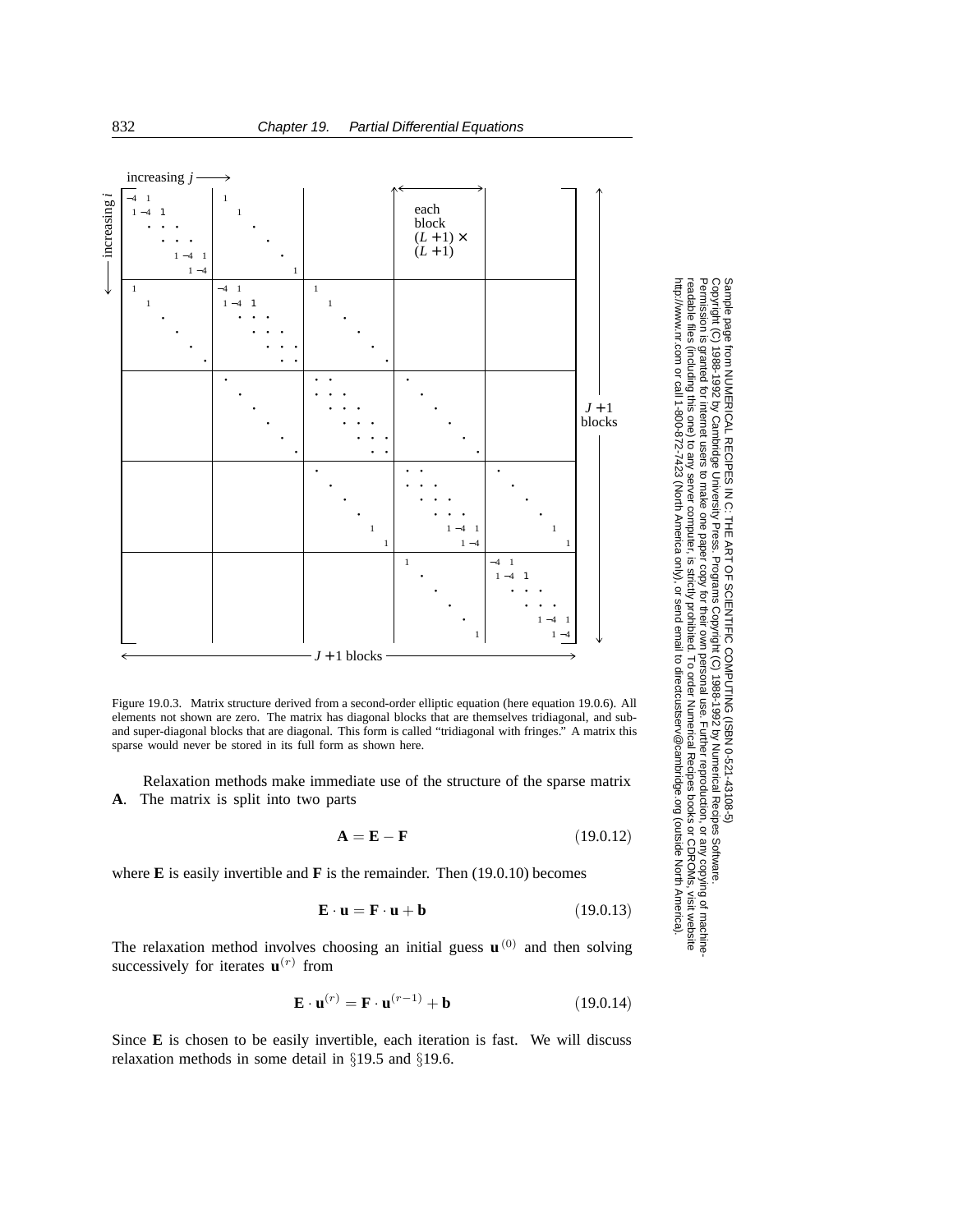So-called rapid methods [5] apply for only a rather special class of equations: those with constant coefficients, or, more generally, those that are separable in the chosen coordinates. In addition, the boundaries must coincide with coordinate lines. This special class of equations is met quite often in practice. We defer detailed discussion to §19.4. Note, however, that the multigrid relaxation methods discussed in §19.6 can be faster than "rapid" methods.

Matrix methods attempt to solve the equation

$$
\mathbf{A} \cdot \mathbf{x} = \mathbf{b} \tag{19.0.15}
$$

directly. The degree to which this is practical depends very strongly on the exact structure of the matrix **A** for the problem at hand, so our discussion can go no farther than a few remarks and references at this point.

Sparseness of the matrix *must* be the guiding force. Otherwise the matrix problem is prohibitively large. For example, the simplest problem on a  $100 \times 100$ spatial grid would involve 10000 unknown  $u_{j,l}$ 's, implying a  $10000 \times 10000$  matrix  $A$ , containing  $10<sup>8</sup>$  elements!

As we discussed at the end of §2.7, if **A** is symmetric and positive definite (as it usually is in elliptic problems), the conjugate-gradient algorithm can be used. In practice, rounding error often spoils the effectiveness of the conjugate gradient algorithm for solving finite-difference equations. However, it is useful when incorporated in methods that first rewrite the equations so that **A** is transformed to a matrix  $A'$  that is close to the identity matrix. The quadratic surface defined by the equations then has almost spherical contours, and the conjugate gradient algorithm works very well. In §2.7, in the routine linbcg, an analogous *preconditioner* was exploited for non-positive definite problems with the more general biconjugate gradient method. For the positive definite case that arises in PDEs, an example of a successful implementation is the *incomplete Cholesky conjugate gradient method (ICCG)* (see [6-8]).

Another method that relies on a transformation approach is the *strongly implicit procedure* of Stone [9]. A program called SIPSOL that implements this routine has been published [10].

A third class of matrix methods is the Analyze-Factorize-Operate approach as described in §2.7.

Generally speaking, when you have the storage available to implement these methods — not nearly as much as the  $10^8$  above, but usually much more than is required by relaxation methods — then you should consider doing so. Only multigrid relaxation methods  $(\S19.6)$  are competitive with the best matrix methods. For grids larger than, say,  $300 \times 300$ , however, it is generally found that only relaxation methods, or "rapid" methods when they are applicable, are possible.

#### **There Is More to Life than Finite Differencing**

Besides finite differencing, there are other methods for solving PDEs. Most important are finite element, Monte Carlo, spectral, and variational methods. Unfortunately, we shall barely be able to do justice to finite differencing in this chapter, and so shall not be able to discuss these other methods in this book. Finite element methods [11-12] are often preferred by practitioners in solid mechanics and structural